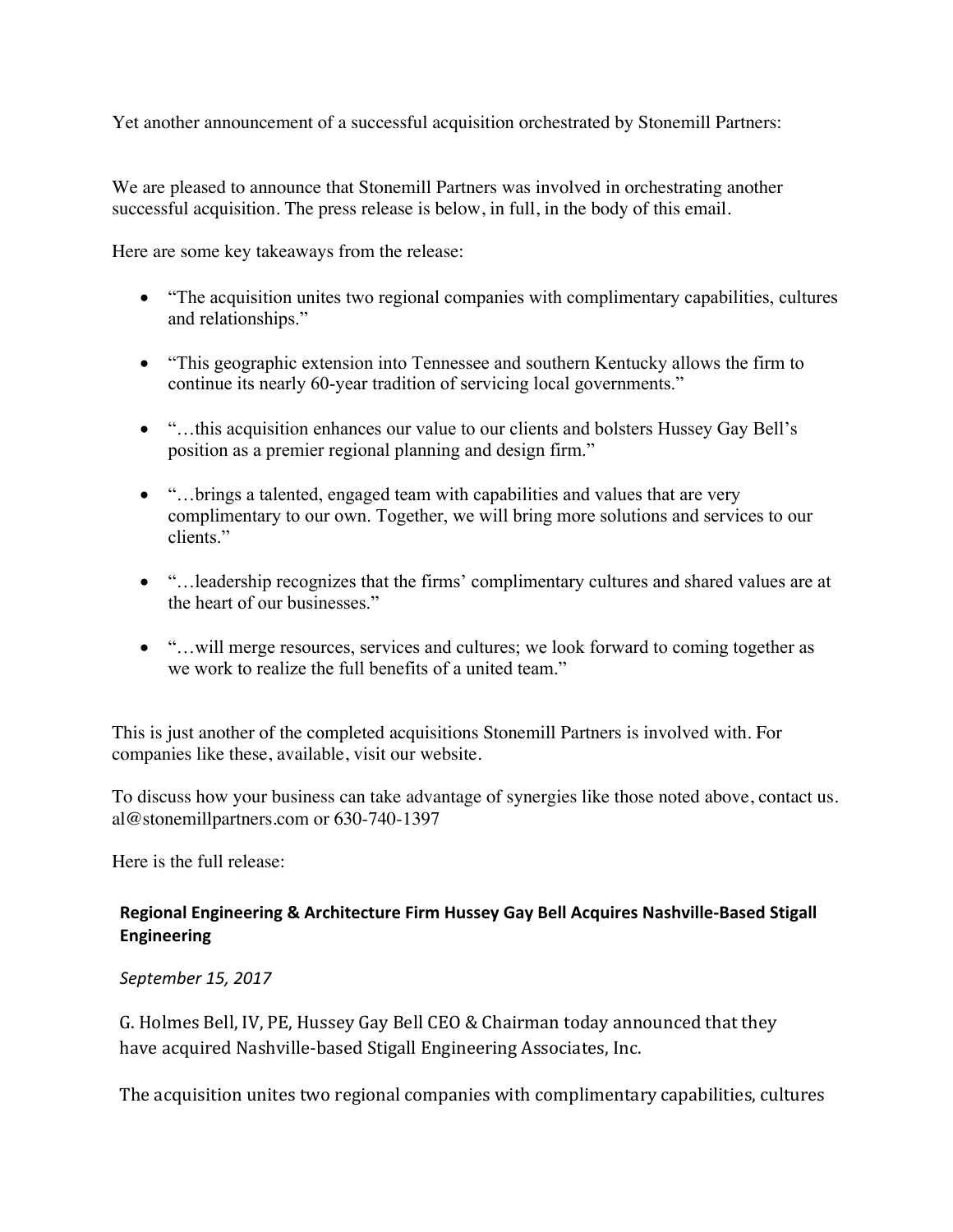and relationships. Stigall Engineering was founded in 1995 by Nashville native and Vanderbilt University graduate, Mr. Robert Stigall, PE, with a primary focus on local government infrastructure including water/wastewater engineering, natural gas, civil engineering, and construction phase services throughout Tennessee and southern Kentucky.

Hussey Gay Bell is a privately-held, 110-person regional firm comprised of six companies throughout the southeast including offices in Savannah, Statesboro and Atlanta, Georgia; Charleston and Columbia, South Carolina; and now, Nashville, Tennessee. This geographic extension into Tennessee and southern Kentucky allows the firm to continue its nearly 60-year tradition of servicing local governments. Nearly  $80\%$  of the firm's work has and continues to be focused on local, state and federal governments. Hussey Gay Bell offers exceptional service and expertise in a comprehensive range of engineering disciplines including civil, water/wastewater, transportation, environmental and structural. Hussey Gay Bell's service offerings also include surveying/GIS, architecture, interior design, landscape architecture and planning services in addition to program management and construction phase services. Major markets include commercial and residential, education, government, healthcare, industrial, transportation and water.

"By increasing our industry reach and adding to our already extensive list of turnkey services, this acquisition enhances our value to our clients and bolsters Hussey Gay Bell's position as a premier regional planning and design firm. Stigall brings to Hussey Gay Bell a talented, engaged team with capabilities and values that are very complimentary to our own. Together, we will bring more solutions and services to our clients," said Bell.

"Hussey Gay Bell and Stigall Engineering's leadership recognize that the firms' complimentary cultures and shared values are at the heart of our businesses. It is with great pleasure that I join Holmes Bell's leadership team, and that Hussey Gay Bell and Stigall Engineering will merge

resources, services and cultures; we look forward to coming together as we work to realize the full benefits of a united team," said Stigall.

Mr. G. Holmes Bell, IV, PE, will continue to serve as CEO & Chairman for all Hussey Gay Bell companies which will now include Stigall Engineering. Mr. Robert Stigall, PE, will serve as President of the Nashville-based Hussey Gay Bell company while Ms. Jennifer Oetgen, PE, will be named Vice President. Effective immediately, the firm name of Stigall Engineering will transition to Hussey Gay Bell.